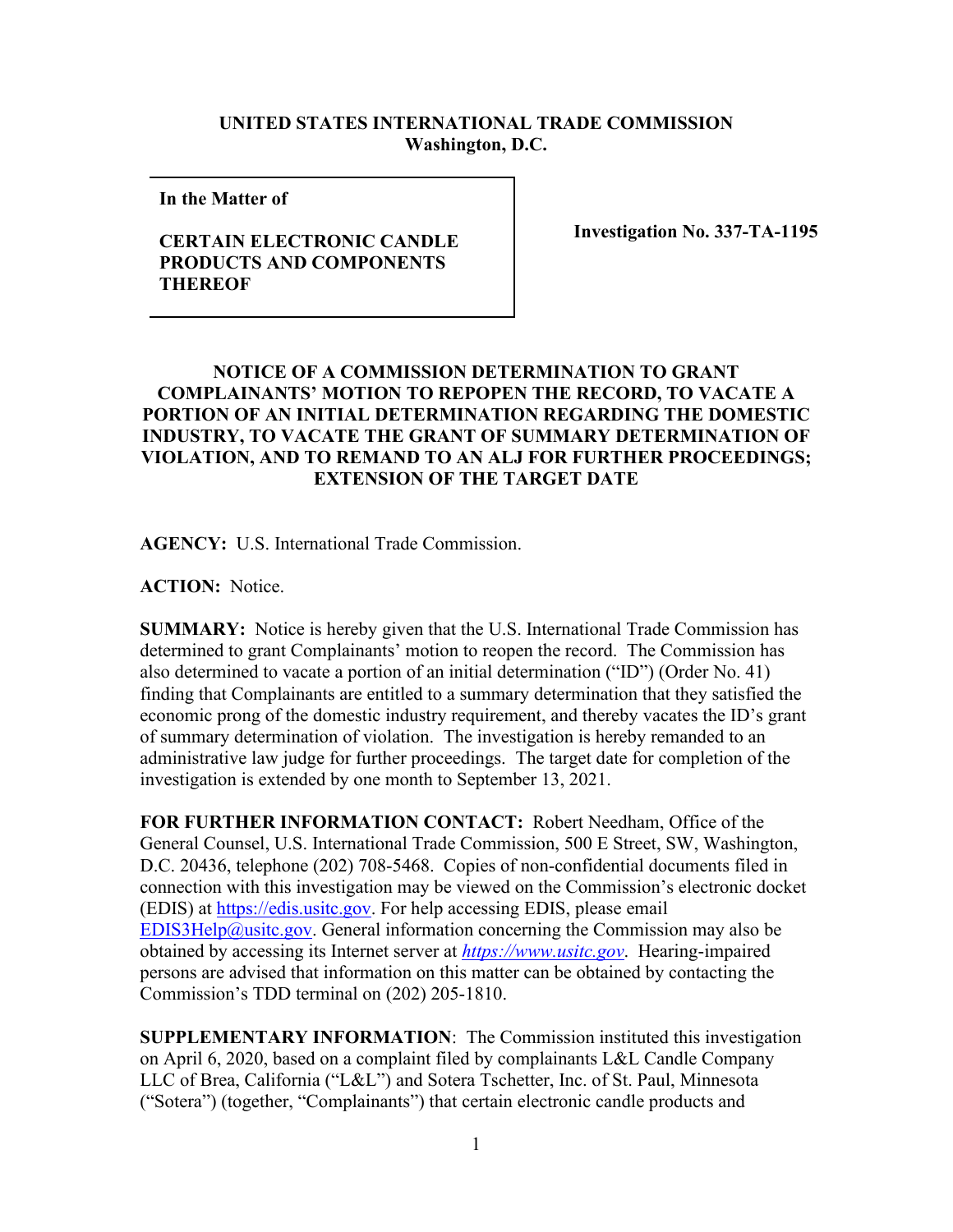components thereof manufactured and sold by twenty-two respondents infringe certain claims of U.S. Patent Nos. 8,550,660 ("the '660 patent"); 9,366,402 ("the '402 patent"); 9,512,971 ("the '971 patent"); 9,523,471 ("the '471 patent"); and 10,533,718 ("the '718 patent"). 85 Fed. Reg. 19158-59. Of the twenty-two respondents, five were terminated based on consent orders, eight were terminated based on settlement agreements, three were terminated based on a voluntary withdrawal of the complaint due to an inability to serve, and one was terminated based on a summary determination of no importation. The Commission found the remaining five respondents in default for failing to respond to the complaint and notice of investigation and for failing to show cause why they had not done so, or for failing to participate in discovery. These five respondents ("the Defaulting Respondents") are Veraflame International, Inc. of Vancouver, Canada; Ningbo Mascube Import Export Company of Ningbo City, China; Ningbo Shanhuang Electric Appliance Co. of Ningbo City, China; Yiwu Shengda Art Co., Ltd. of Yiwu City, China; and Virtual Candles Limited of Kent, United Kingdom. None of the Defaulting Respondents was accused of infringing the '660 patent.

On November 13, 2020, Complainants moved for a summary determination of violation with respect to the '402, '971, '471, and '718 patents against the Defaulting Respondents and for a recommendation for the issuance of a general exclusion order. On December 4, 2020, the Office of Unfair Import Investigations filed a response that questioned whether Complainants had satisfied the economic prong of the domestic industry requirement, but otherwise supported a finding of violation and the issuance of a GEO. On December 9, 2020, Complainants filed a reply in support of their motion.

On April 2, 2021, the ALJ issued the subject ID and granted Complainants' motion for a summary determination of violation by each of the five Defaulting Respondents. Order No. 41 (Apr. 2, 2021). The Commission did not receive any petitions for review of the ID or submissions on the public interest. On May 19, 20201, the Commission determined on its own accord to review the ALJ's finding that Complainants satisfied the economic prong of the domestic industry requirement with respect to any asserted patent. The Commission also sought briefing from the parties on four issues and on remedy, bonding, and public interest. No third-party submissions on remedy, bonding, or the public interest were received.

On June 11, 2021, Complainants filed an unopposed motion to reopen the record for the purpose of submitting 79 previously omitted exhibits. Complainants argue that the omission was inadvertent and nonprejudicial. The Commission has determined grant Complainants' request to reopen the record and to accept the exhibits into the record.

Having examined the record of this investigation, including the ALJ's ID and the submissions from the parties, the Commission has determined that Complainants have failed to show that they are entitled to a summary determination that they satisfied the economic prong of the domestic industry requirement. Accordingly, the Commission vacates the ID's grant of a summary determination on the economic prong and on violation and remands the investigation to an administrative law judge for further proceedings consistent with the opinion and order issued in connection with this matter.